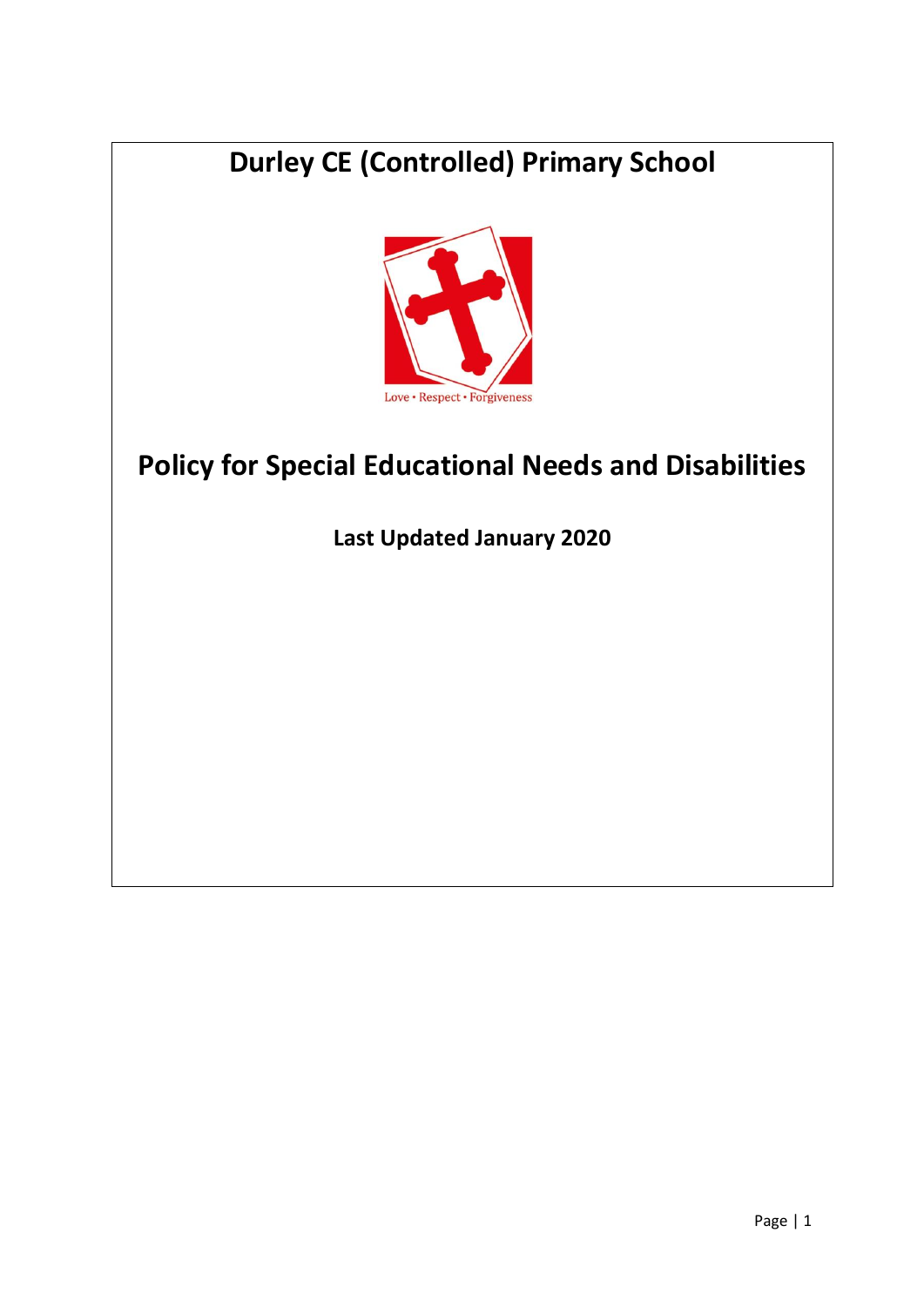## **COMPLIANCE**

Durley CE (Controlled) Primary School is an inclusive school. We take safeguarding very seriously and all of our policies are developed with a high priority on children's safety and in the light of our safeguarding policy. All of our school policies are interlinked and should be read and informed by all other policies.

This policy complies with the statutory requirement laid out in the SEND Code of Practice  $0-25$ (2014) and has been written with reference to the following guidance and documents:

- Special Educational Needs and Disability Regulations 2014
- Special Educational Needs Code of Practice 2014
- Statutory Guidance on Supporting Pupils with Medical Conditions 2014
- Teachers' Standards 2012
- Equality Act 2010: advice for Schools DFE Feb 2013
- Schools SEND Report Regulations 2014-08-30
- Accessibility Plan
- Safeguarding Policy
- The National Curriculum in England, Key Stage 1 and Key Stage 2 document, Sept 2013

## **Aims and objectives in relation to SEND provision**

• To create an ethos and educational environment that is person centred and has the views and needs of the child/young person at its heart along with their families/carers.

• To encourage a strong focus on high aspirations and on improving outcomes for children and young people with SEND which will enable them to succeed in their education and make a successful transition into adulthood.

• To reflect the New Code of Practice (2014) in stating that teachers are responsible and accountable for the progress and development of the pupils in their class, including where pupils access support from teaching assistants or specialist staff. (p86, para 6.33). Every teacher is a teacher of every child or young person including those with special educational needs or disabilities.

• To fully adopt the graduated approach to ensure that all pupils with special educational needs and/or disabilities are identified early, assessed and catered for within the school with high expectations for the best possible progress.

• To work within a 'person centred approach' fostering and promoting effective collaboration with children/young people, parents/carers and outside agencies.

• To encourage and engage the participation of children and young people and parents in the decision making and the planning and review of outcomes with regard to their provision.

• To clearly identify the roles and responsibilities of school staff and the SEND Governor in providing an appropriate education for pupils with special educational needs and/or disabilities.

• To be proactive in enabling full access for pupils with SEND to all manageable aspects of the school curriculum and the wider school life and activities thus developing positive self-esteem with a long term goal of independence and preparation for adulthood.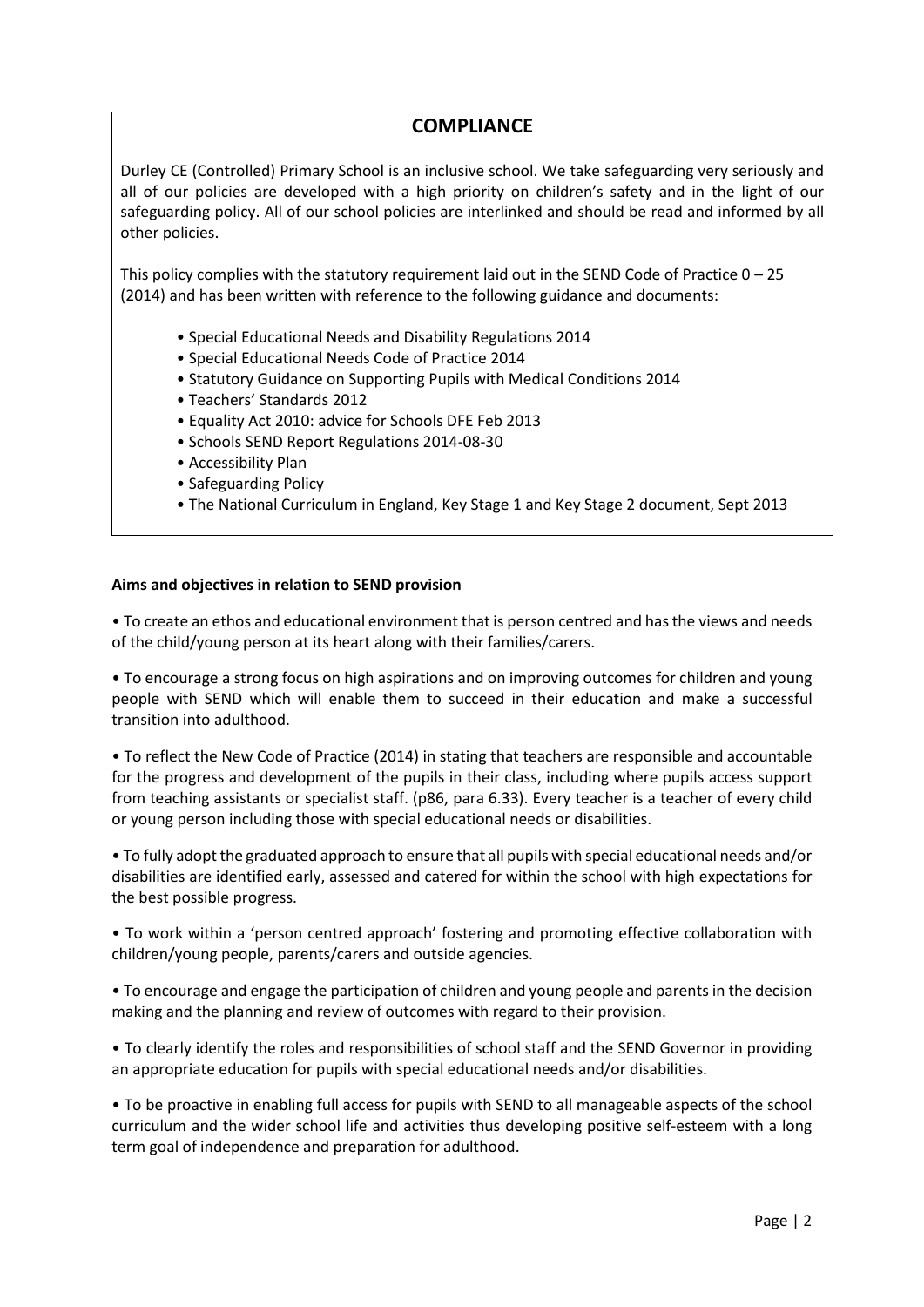## **How Pupils with SEND are identified**

The school's particular arrangements for assessing and identifying pupils as having SEND also form a part of our published Local Offer which was produced in consultation with parents in cooperation with the Local Authority and pyramid of schools with due regard to the general duties to promote disability equality.

## **Defining SEND**

The 2014 Code of Practice says that:

*A person has SEND if they have a learning difficulty or disability which calls for special educational provision to be made for him or her. At compulsory school age this means he or she has a significantly greater difficulty in learning than the majority of others the same age, or, has a disability which prevents or hinders him or her from making use of facilities of a kind generally provided for others of the same age in mainstream schools.*

Taken from 2014 SEN Code of Practice: 0 to 25 Years– Introduction xiii and xiv

Around 12% of our children are either at SEN support or have an EHC Plan (Education, Health and Care Plan). This is well below the national average however, all teachers should expect to have children with SEND in their classes. The school reflects what the Code of Practice states (p88 sect 637) in that pupils are only identified as SEND if

*they do not make adequate progress once they have had relevant adjustments and strategies, including good quality personalised teaching. This is known as 'SEN Support'.*

We are alert to emerging difficulties which may not be evident at an early age, these concerns may be expressed by parents or the children/young people themselves. Equally it is not assumed that attainment in line with chronological age means that there are no learning difficulties as it very much depends on the individual case.

The four broad areas identified within the SEND Code of Practice 2014 (p86) are 'Communication and Interaction', 'Cognition and Learning', 'Social, Emotional and Mental Health Difficulties' and 'Sensory and/or Physical needs' and the children are identified largely within these areas. These areas exemplify the range of need for which the school is able to identify and provide support from within the school's provision.

• The purpose of identification is to work out what action the school needs to take. The school identifies the needs of pupils by considering the needs of the whole child which will include not just the special educational needs of the child or young person.

• The ability to identify SEND and adapt teaching in response to the diverse needs of pupils is a core requirement of the teachers' standards (2012), teachers are guided and supported in this by the SENCo and information is shared appropriately and frequently.

• Although the SENCo has overall responsibility for supporting the identification of pupils with SEN in the school it is recognised that other members of teaching and support staff have a key role to play in this process. This is part of the collective responsibility and collaborative approach of the school.

• Early identification of pupils with SEND is a crucial factor in overcoming barriers to learning. The SENCo works closely with the school assessment coordinator to interrogate the school tracking data.

At Durley Primary School we also use a number of indicators to identify pupils' special educational needs. Such as: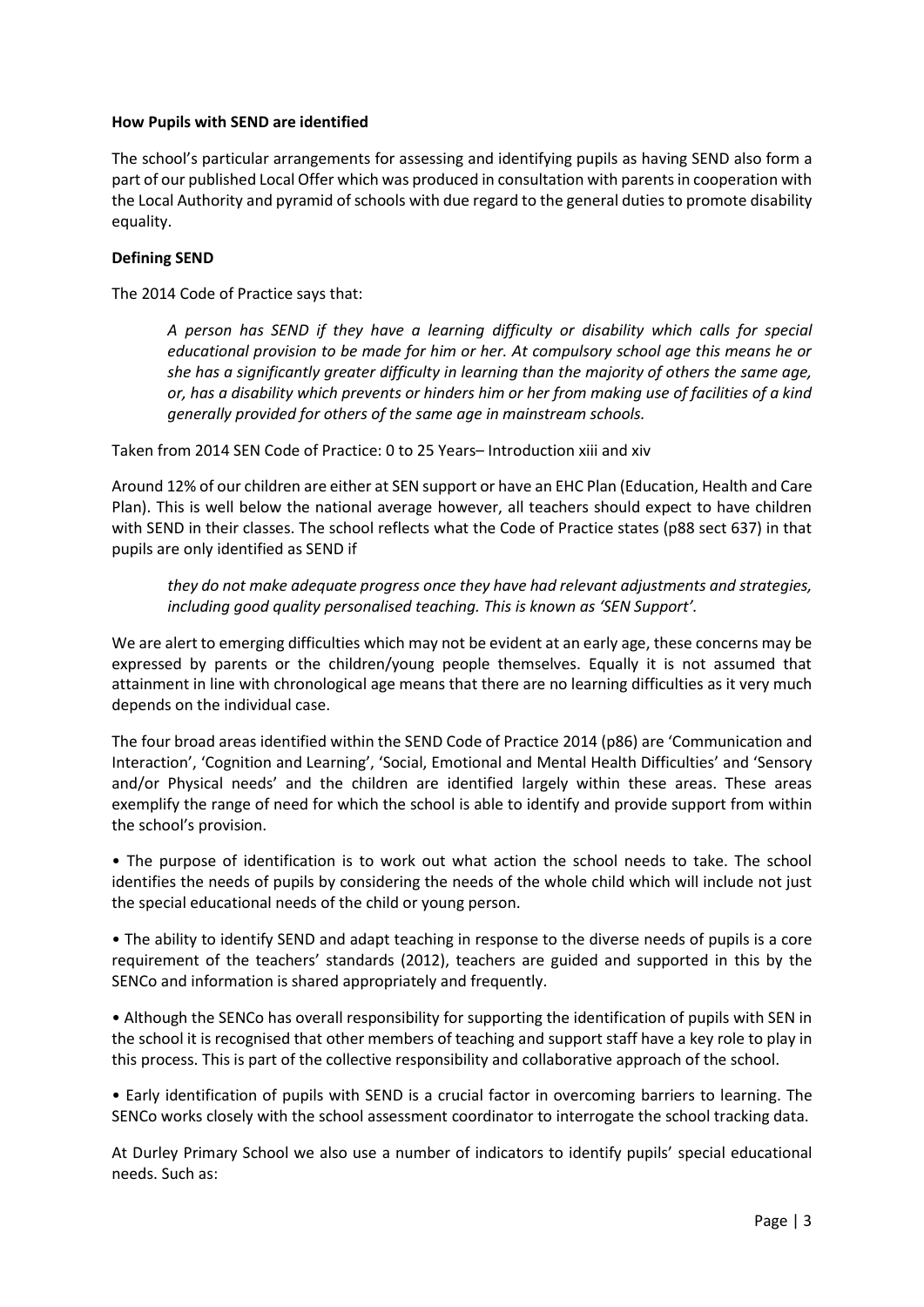- Observations.
- Information from the child.

• Close analysis of data including: EYFSP, termly, yearly and end of key stage assessments, reading and spelling ages. Non-verbal assessments and annual pupil assessments, including specialised assessments carried out by members of the school's support services.

- Any teacher or support staff concerns.
- Following up parental/carers concerns.
- Tracking individual pupil progress over time.
- Liaison with feeder schools on transfer.
- Information from previous schools. Information from other services.
- Very close liaison at the outset with EYFS pre-school staff, the SENCo and parents.

What is not SEND but may impact on progress and attainment may include:

- Disability
- Attendance and punctuality
- Health and welfare
- Children/young people in receipt of Pupil Premium Grant or Pupil Premium Plus.
- Looked After Children (LAC)
- Being a child/young person of servicemen/women
- English as an Additional Language (EAL)

## **The Graduated Approach**

## **Quality First Teaching**

a) Any pupils who are falling significantly outside of the range of expected academic achievement in line with predicted performance indicators and grade boundaries will be monitored.

b) Once a pupil has been identified as possibly having SEND they will be closely monitored and assessed by staff in order to gauge their level of learning and possible difficulties.

c) The child's class teacher will take steps to provide differentiated learning opportunities that will aid the pupil's academic progression and enable the teacher to better understand the provision and teaching style that needs to be applied.

d) The SENCo will be consulted as needed for support and advice and may wish to observe the pupil in class.

e) Through (b) and (d) it can be determined which level of provision the child will require.

f) If a pupil has recently been removed from the SEND list they may also fall into this category as continued monitoring will be necessary.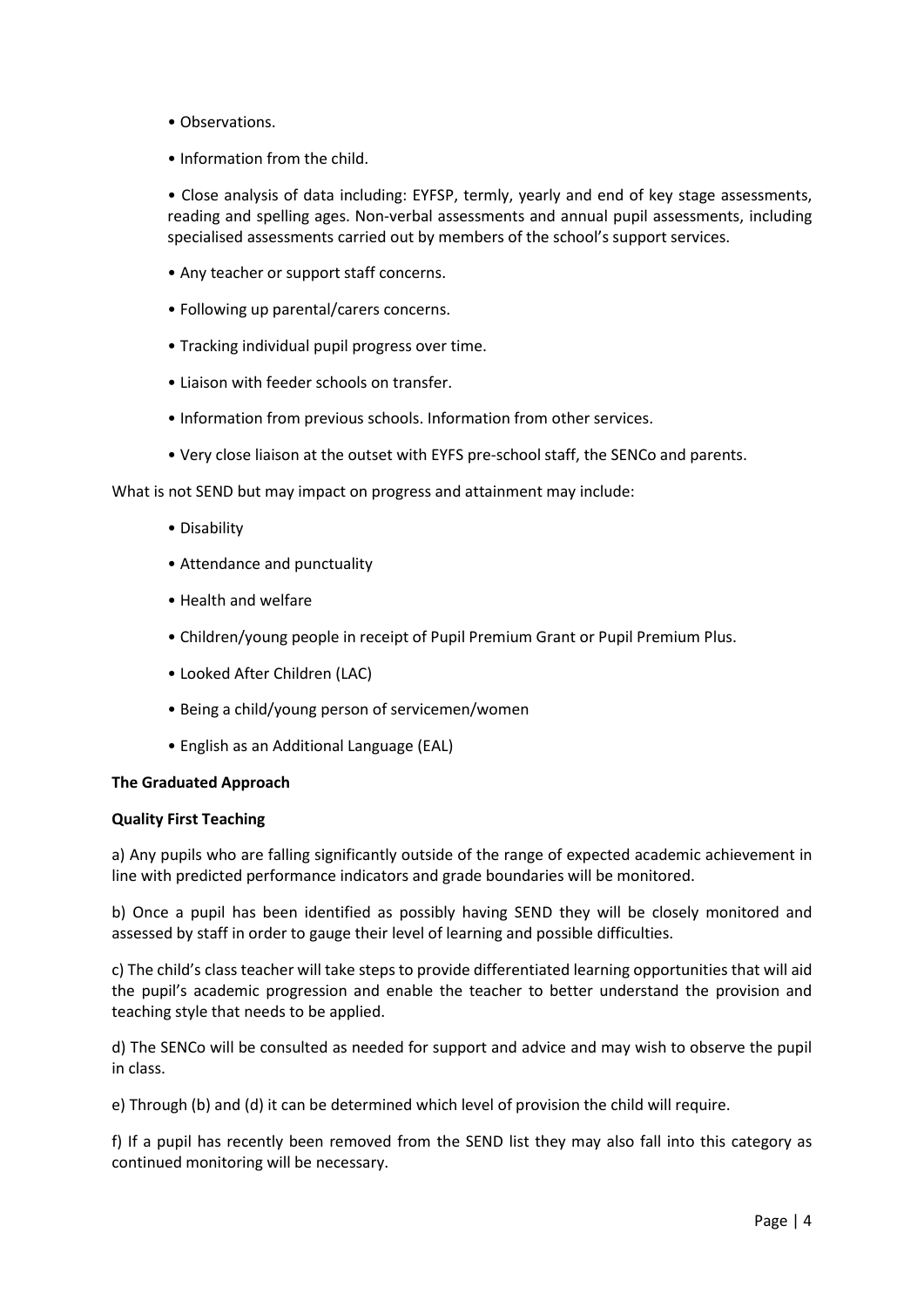g) Parents will be informed fully of every stage of their child's development and the circumstances under which they are being monitored. They are encouraged to share information and knowledge with the school.

h) The child is formally recorded by the school as being under observation due to concern by parent or teacher but this does not place the child on the school's SEND list. Parents are given this information. It is recorded by the school as an aid to further progression and for future reference. The child will be given targeted support within class and may be placed on the 'Individual Pupil plan (IPP) to ensure differentiation of provision is being undertaken.

i) Pupil progress meetings are used to monitor and assess the progress being made by the child. The frequency of these meetings is dependent on the individual child's needs and progress being made.

## **SEND Support**

Where it is determined that a pupil does have SEND, parents will be formally advised of this and the decision will be added to the pupil's school records. The aim of formally identifying a pupil with SEND is to help school ensure that effective provision is put in place and so remove barriers to learning. The support provided consists of a four – part process:

- Assess
- Plan
- Do
- Review

This is an ongoing cycle to enable the provision to be refined and revised as the understanding of the needs of the pupil grows. This cycle enables the identification of those interventions which are the most effective in supporting the pupil to achieve good progress and outcomes.

## **Assess**

This involves clearly analysing the pupil's needs using the class teacher's assessment and experience of working with the pupil, details of previous progress and attainment, comparisons with peers and national data, as well as the views and experience of parents. The pupil's views and, where relevant, advice from external support services, will also be considered. Any parental concerns will be noted and compared with the school's information and assessment data on how the pupil is progressing. This analysis will require regular review to ensure that support and intervention is matched to need, that barriers to learning are clearly identified and being overcome and that the interventions being used are developing and evolving as required. Where external support staff are already involved their work will help inform the assessment of need. Where they are not involved they may be contacted, if this is felt to be appropriate, following discussion and agreement from parents. Parents will be informed either at parents' meetings or during informal meetings to discuss the child's progress. It shouldn't come as a surprise to a parent to learn that their child is being identified as having SEND.

## **Plan**

Planning will involve consultation between the teacher, SENCo and parents to agree the adjustments, interventions and support that are required; the impact on progress, development and or behaviour that is expected and a clear date for review. Parental involvement may be sought, where appropriate, to reinforce or contribute to progress at home.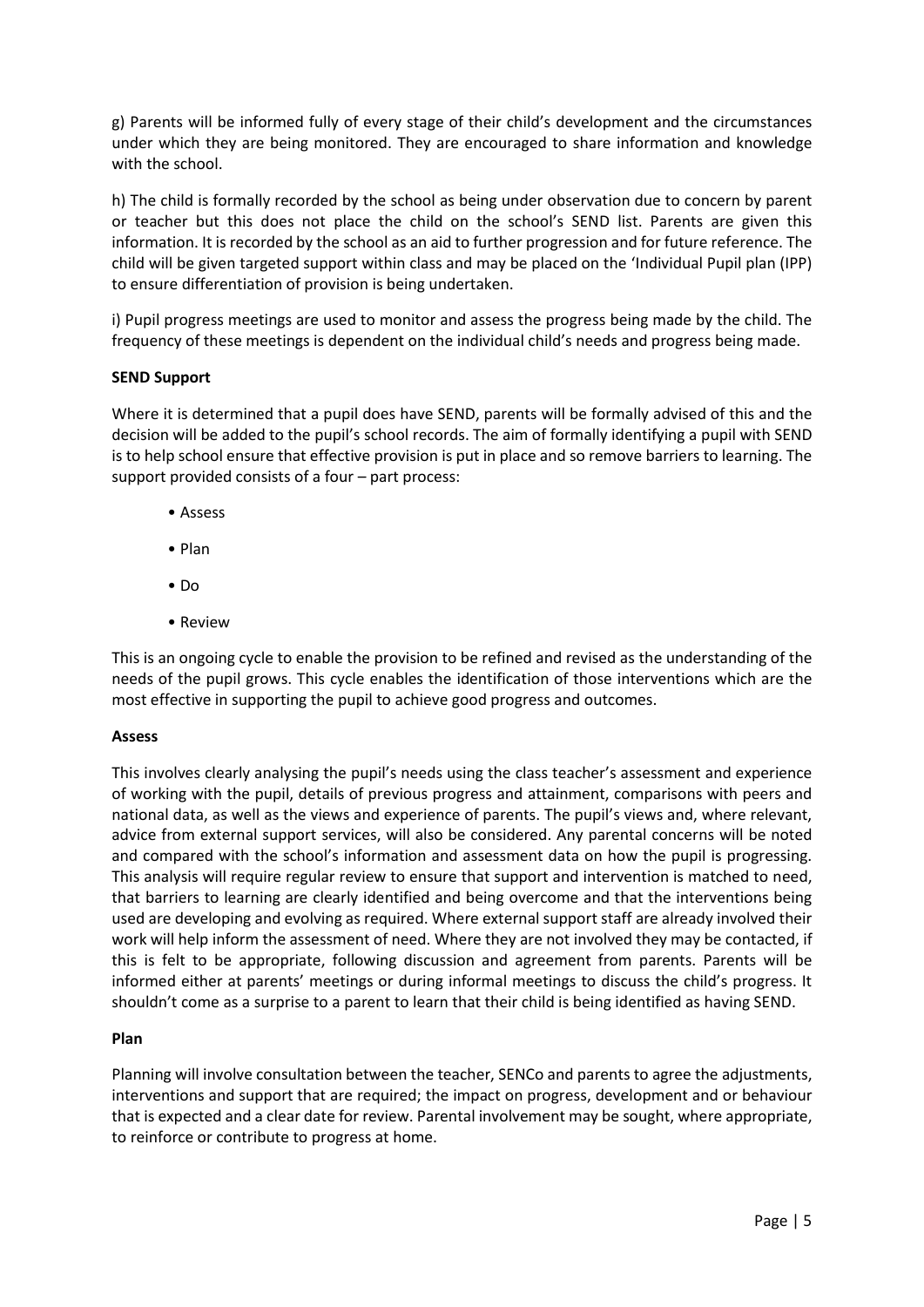All those working with the pupil, including support staff will be informed of their individual needs, the support that is being provided, any particular teaching strategies/approaches that are being employed and the outcomes that are being sought.

## **Do**

The class teacher remains responsible for working with the child on a day-to-day basis. They will retain responsibility even where the interventions may involve group or one-to-one teaching away from the main class. They will work closely with teaching assistants and /or relevant specialist staff to plan and assess the impact of support and interventions and links with classroom teaching. Support with further assessment of the pupil's strengths and weaknesses, problem solving and advising of the implementation of effective support will be provided by the SENCo.

## **Review**

Reviews will be undertaken in line with agreed dates. The review process will evaluate the impact and quality of the support and interventions. It will also take account of the views of the pupil and their parents. The class teacher, in conjunction with the SENCo will revise the support and outcomes based on the pupil's progress and development making any necessary amendments going forward, in consultation with parents and the pupil.

Parents will be provided with clear information about the impact of support to enable them to be involved in planning the next steps.

## **Referral for an Education, Health and Care Plan**

If a child has lifelong or significant difficulties they may undergo a Statutory Assessment Process (referred to as an EHCP) which is usually requested by the school but can be requested by a parent. This will occur where the complexity of need or a lack of clarity around the needs of the child are such that a multi-agency approach to assessing that need, to planning provision and identifying resources, is required.

The decision to make a referral for an EHCP will be taken at a progress review meeting.

The application for an Education, Health and Care Plan will combine information from a variety of sources including:

- Parents
- Teachers
- SENCo
- Social Care
- Health Professionals

Information will be gathered relating to the current provision provided, stating action points that have been taken, and the preliminary outcomes of targets set. A decision will be made by a group of people from education, health and social care about whether the child is eligible for an EHC Plan. Parents have the right to appeal against a decision not to initiate a statutory assessment leading to an EHC Plan.

Further information about EHC Plans can be found via the SEN Local Offer: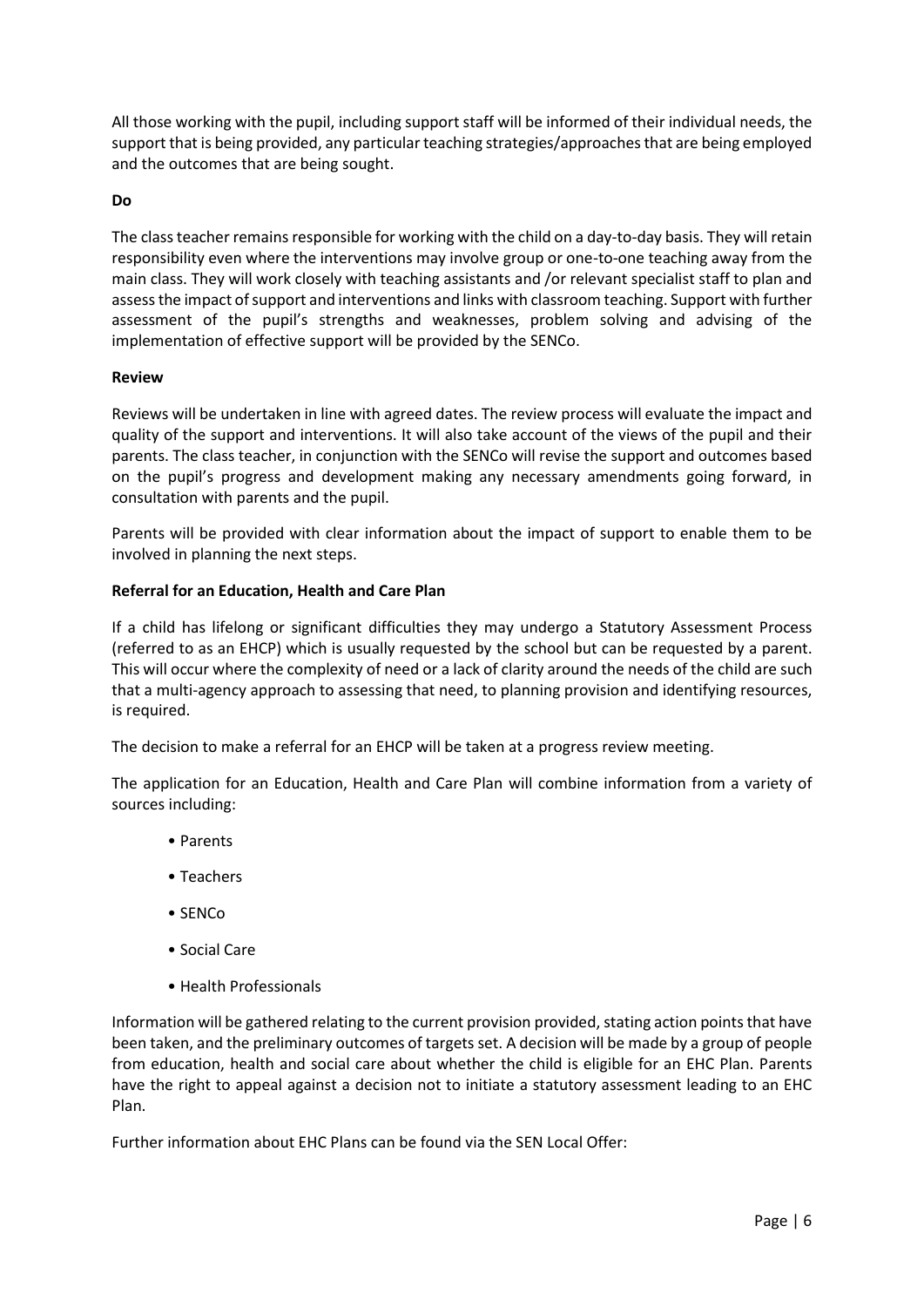## **Education, Health and Care Plans (EHC Plan)**

a. Following Statutory Assessment, an EHC Plan will be provided by Special Educational Needs Assessment and Review (SENAR), if it is decided that the child's needs are not being met by the support that is ordinarily available. The school and the child's parents will be involved developing and producing the plan.

b. Parents have the right to appeal against the content of the EHC Plan. They may also appeal against the school named in the Plan if it differs from their preferred choice.

c. Once the EHC Plan has been completed and agreed, it will be kept as part of the pupil's formal record and reviewed at least annually by staff, parents and the pupil.

### **Annual Reviews**

The annual review enables provision for the pupil to be evaluated and, where appropriate, for changes to be put in place, for example, reducing or increasing levels of support. Annual reviews are carried out in accordance with the Code of Practice. At Durley we use this time to bring together all the professionals involved, to consider the progress the pupil has made over the previous 12 months and whether any amendments need to be made to the description of the pupil's needs or the provision in the statement/EHCP. The child's view is taken into account prior to the meeting. A review meeting might recommend amendments to the statement if:

• Significant new evidence has emerged which is not recorded on the statement.

• Significant needs recorded on the statement are no longer present.

• The provision should be amended to meet the child's changing needs and the targets specified at the review meeting.

• The child should change schools, either at the point of transfer between phases or when a child's needs would be appropriately met in a different setting.

For pupils in Year 5 the annual review is used as a means of declaring the secondary phase provision required.

During the annual review we record the views of any people involved with the child. The evidence received, and comments on the evidence, together with an account of the review meeting form the basis of the report.

## **How Durley Primary School manages the needs of pupils who qualify for SEND support**

In many cases the pupil's needs are effectively met within school and within the classroom. The way this is done is outlined in the School's Local Offer which is published on the school's website.

• The progress of every child is monitored at termly pupil progress meetings. Where children are identified as not making progress in spite of Quality First Teaching (Universal Support) they are discussed with the SENCo and a plan of action is agreed.

• Where a pupil continues to make less than expected progress despite evidence based support matched with interventions (targeted support) addressing areas of need it may be necessary to involve specialists in the school or from outside agencies (specialist support). Parents will always be informed and involved in the decision to procure the advice of a specialist and their consent will be required formally by agencies.

(Except in child protection cases where a child is deemed to be at risk.)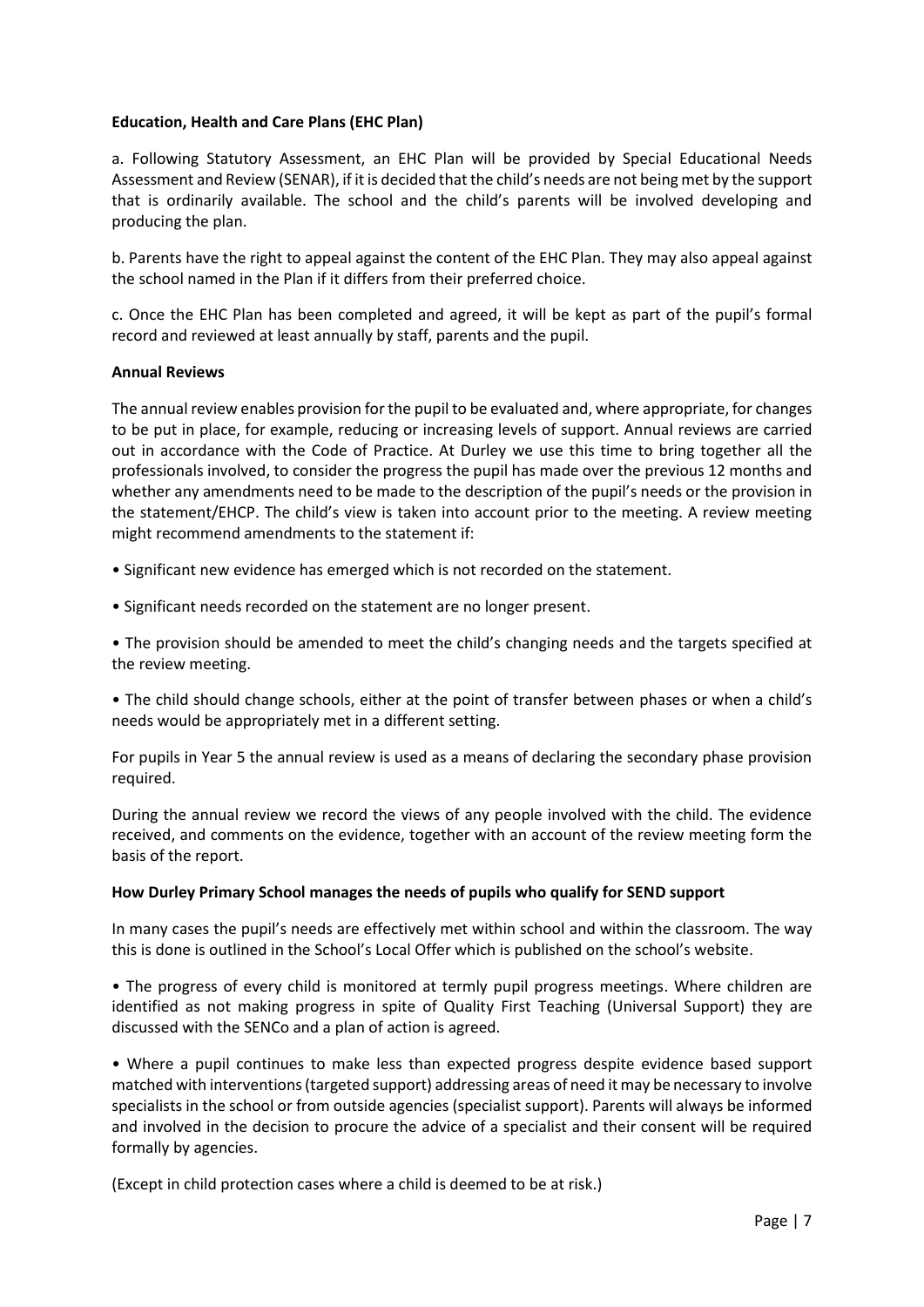• An IPP/ SEND Support Plan is drawn up and appropriate targets set. The plan is reviewed termly. It records specific and challenging targets for the child to achieve in a term, together with the personalised provision (which may be 1:1 or in small group) put in place to enable the child to achieve these targets.

The responsibility for maintaining/updating the SEND IPP is that of the classteacher, and used on a daily basis by the class teacher, teaching assistant, or specialist teaching assistant assigned to undertake the specified intervention. Targets for children at SEND Support are deliberately challenging in the attempt to close the attainment gap between the children and their peers. Interventions are often crucial in closing these gaps, so are monitored closely by both the class teacher - who monitors progress towards the targets during the intervention - and by the SENCo who monitors overall progress after the intervention.

• Where assessment indicates that support from specialist services is required the school strives to ensure that the pupil receives this as quickly as possible. The Local Offer sets out clearly what support is available and how it can be accessed. Support Services used at Durley Primary School include for example Educational Psychology, CAMHS (Child and Adolescent Mental Health Service), Shepherd's Down Specialist School Support, Speech and Language Therapy Services, Physiotherapy, Occupational Therapy to name a few. Accountability for the quality of provision is that of external agencies is undertaken by the SENCo. The SEND governor ensures that the school meets its responsibility for all children who have SEND.

• Hearing and/or vision checks may be sought to discount any unidentified problems.

• Where, despite the school having taken relevant and purposeful action to identify, assess and meet the need of the child or young person and they have not made expected progress, the school or parents should consider requesting an Education, Health and Care needs assessment. In applying for this the school presents evidence of the action taken as part of SEND Support.

## **Conducting SEND Review Meetings**

SEN review meetings are held on a termly basis. Parents are invited to attend the meeting. At the review meeting the pupil's progress towards meeting the targets set are discussed and new targets identified. The meeting should consider the following questions:

- What are the pupil's current levels of attainment relating to SEND IPP targets?
- What progress has the pupil made towards meeting the overall objectives set out in the SEN Support

## **Plan or EHCP?**

- What are the parents'/carers' views of the pupil's progress?
- What are the pupil's views of their progress?
- Is the current provision appropriate to the pupil's needs?
- What targets should be set?
- Have there been any significant changes to the pupil's circumstances?
- Have there been any significant changes in the pupil's special educational needs and therefore do they need to move within the graduated stage?
- How will the pupil's progress be assessed?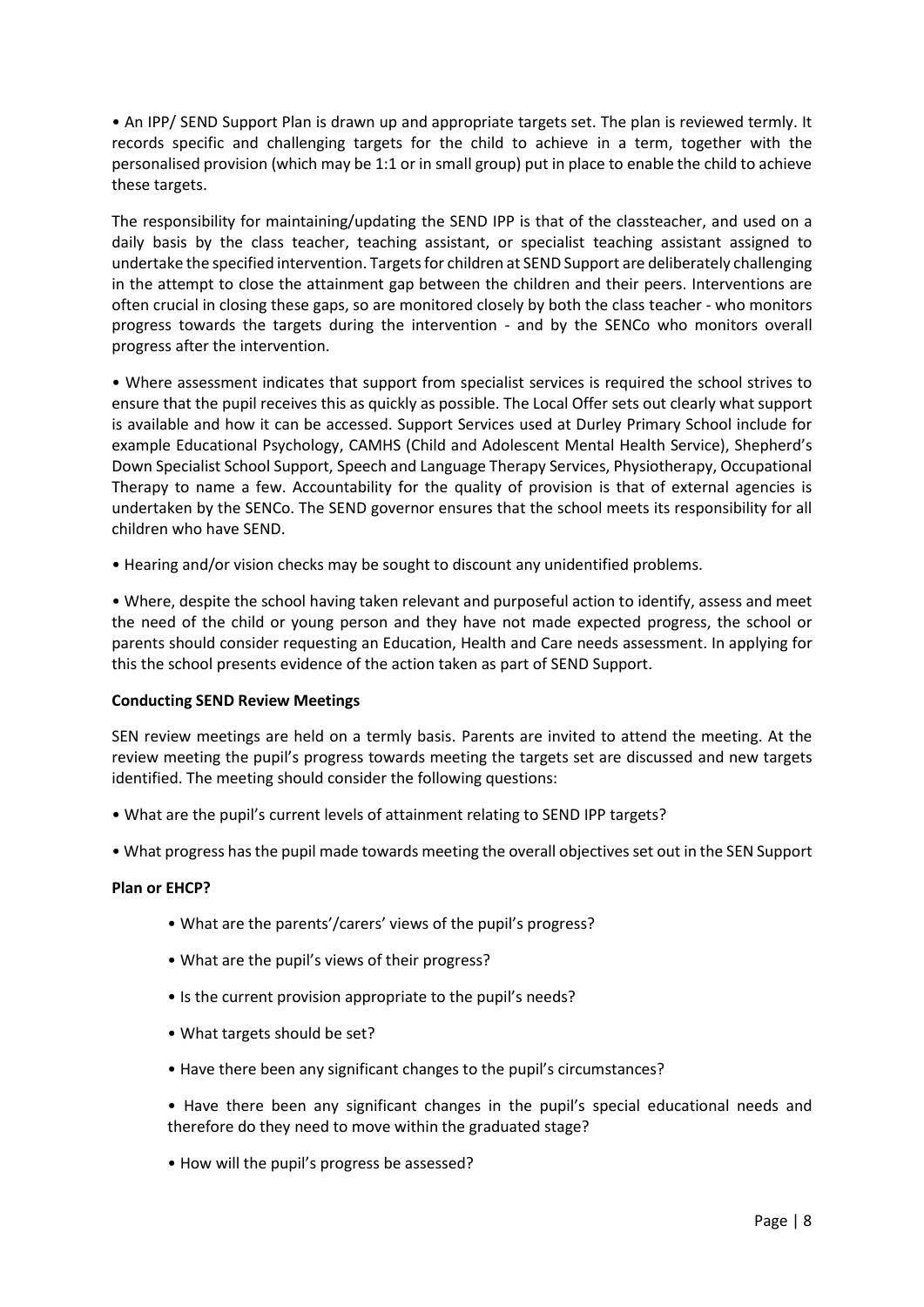- Are there any particular strategies that have led to improvement?
- Are there any particular requirements to promote inclusion?
- What are the pupil's current levels of attainment in literacy and numeracy?
- What progress has the pupil made over the past year, especially in relation to each SEN target?
- Are any amendments to the EHCP necessary?
- Should the LA recommend ceasing or maintaining the statement/EHCP?
- If a parent/carer is unable to attend the review how and when will the outcome of the meeting be conveyed to them?

Close attention is paid to the SEND Code of Practice and to Section 9 of the SEND Toolkit. A decision is made as to whether to continue the intervention, to swap to a new intervention, or to allow a period of consolidation in class. The SENCo monitors interventions to identify 'what works'. Where it is clearly evidenced and deemed that a pupil has made significant progress, enough to close the attainment gap between the child and their peers, in line with age appropriate expectations, the child will be removed from the SEND list.

### **Supporting Pupils and Families**

#### Hampshire's Local Offer

The purpose of the local offer is to enable parents and young people to see more clearly what services are available in their area and how to access them. It includes provision from birth to 25, across education, health and social care. Hampshire's Local Offer is available from the following website:

#### www.hampshire.gov.uk/localoffer

The school's SEND Information Report, available on the school website, outlines the schools statutory requirement.

## **Admissions**

At Durley Primary School all children have an equal right to inclusion and we adhere to Hampshire LA Admissions procedures for admissions (see Admission Policy, available on the school website).

The procedures upon admission of any child includes the collection of all the relevant information about a child from their previous school which the head teacher passes on, if necessary, to the SENCO in order to allocate resources or contact relevant support services.

#### **Examinations and access arrangements**

SEND pupils have access to concession time, a scribe, a reader and rest breaks, if required. The SENCo and class teacher work collaboratively to ensure that pupils are given every opportunity to demonstrate their true ability in tests.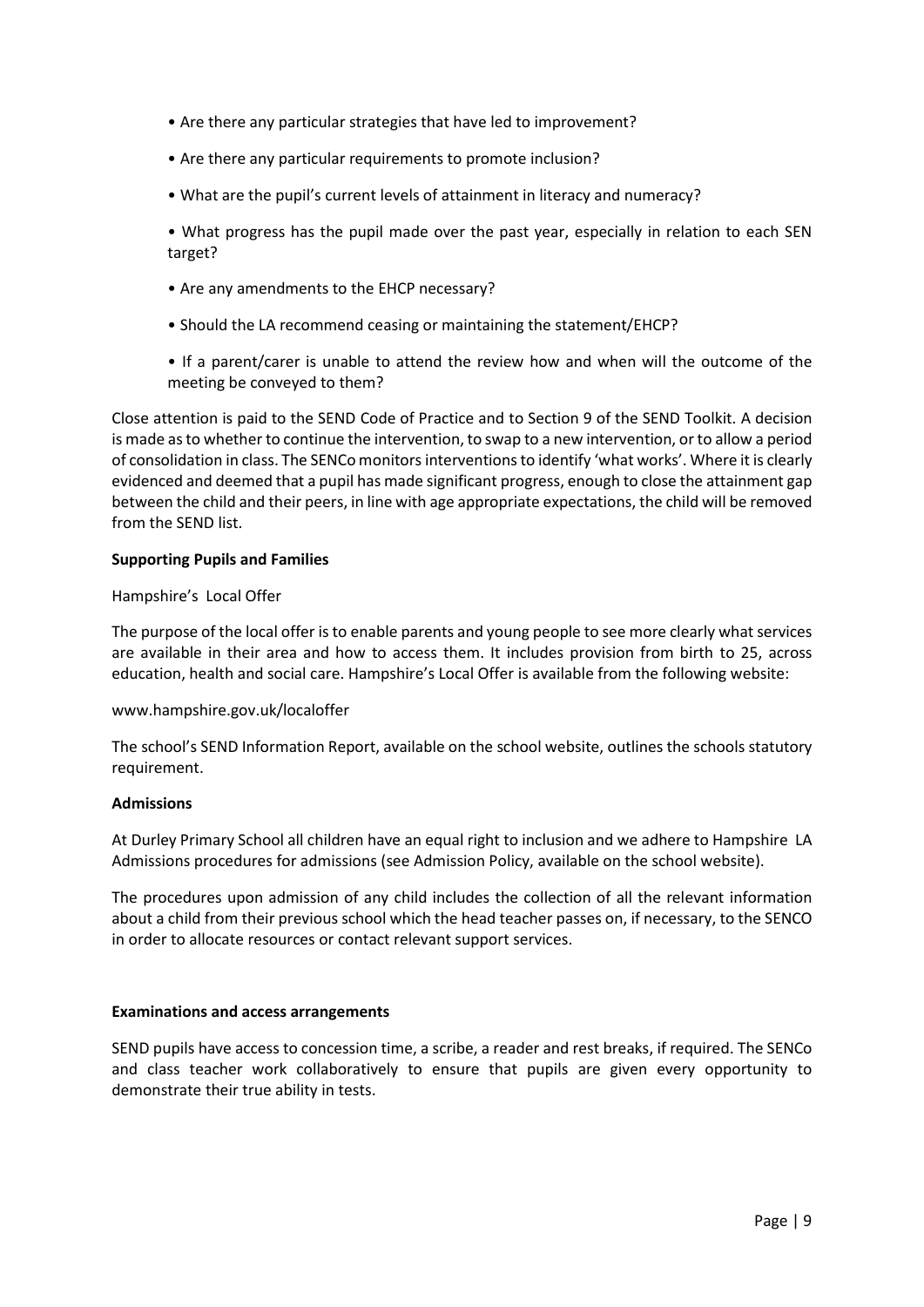## **Transition**

At Durley Primary School, transition is strategically planned so that children experience the minimum of anxiety or upset. When children approach transition from classes and/or key stages they are involved in a "transition day" when they spend time in their respective classrooms being taught by their "new" teachers. Similarly when children are in Year 6 they take part in a number of taster days at local secondary schools and experience a typical day there.

Children with SEND, if it is thought appropriate, can receive additional support during these transitions. For example Year 6 pupils have been accompanied by school staff on additional taster days when arranged as appropriate. Children who may find transition more difficult have had meetings convened to put in place strategies to help them with the changes. Children may be given extra time, with support, in their new classes or given visual reminders of their new desk/classroom/teacher/peers to look at over the school holidays. Pupils identified with SEND are given the opportunity to attend a summer camp at Wyvern College – our local feeder school.

## **Supporting Pupils at School with Medical Conditions**

At Durley Primary we are aware that children can have medical needs. In line with guidance from the LA, the school aims to meet these needs through detailed medical plans. Whilst Durley is not adapted to meet severe medical needs, every effort is made to overcome constraints imposed by the type of building. When we are made aware of a medical need, this is passed on to the Class teacher and Head teacher upon admission. A medical plan is then drawn up with the help and guidance of the school nurse where appropriate.

The school recognises that children with medical conditions should be properly supported so that they have full access to education. Reasonable adjustments are made so that they have access to the curriculum (including physical education) and extracurricular activities, such as school/class trips, performances and after-school clubs.

## **Monitoring and Evaluation of SEND**

In order to make consistent continuous progress in relation to SEN provision the school encourages feedback from staff, parents and pupils throughout the year. This is achieved through School Council, pupil surveys, Parents' Meetings and Parents' Evenings and Questionnaires. Pupil progress will be monitored on a termly basis in line with the SEND Code of Practice.

At Durley Primary School, we have many different ways of gathering information to evaluate the success of our SEND provision.

We have a provision management approach, involving the mapping of SEND provision (list), alongside the monitoring, review and evaluation of interventions used to support pupils and deployment of staff and resources to ensure our children achieve.

The information gained from provision management is used to identify how effective provision (interventions) is in enabling pupils to achieve academic and wider outcomes.

There is an annual formal evaluation of the effectiveness of our school SEND provision and policy. The evaluation is carried out by the Headteacher/SENCo and SEND governor and information is gathered from different sources such as teacher and staff progress meetings, pupil questionnaires, parents evenings, feedback and structured conversations. This will be collated and published by the governing body on an annual basis in accordance with section 69 of the Children and Families Act 2014.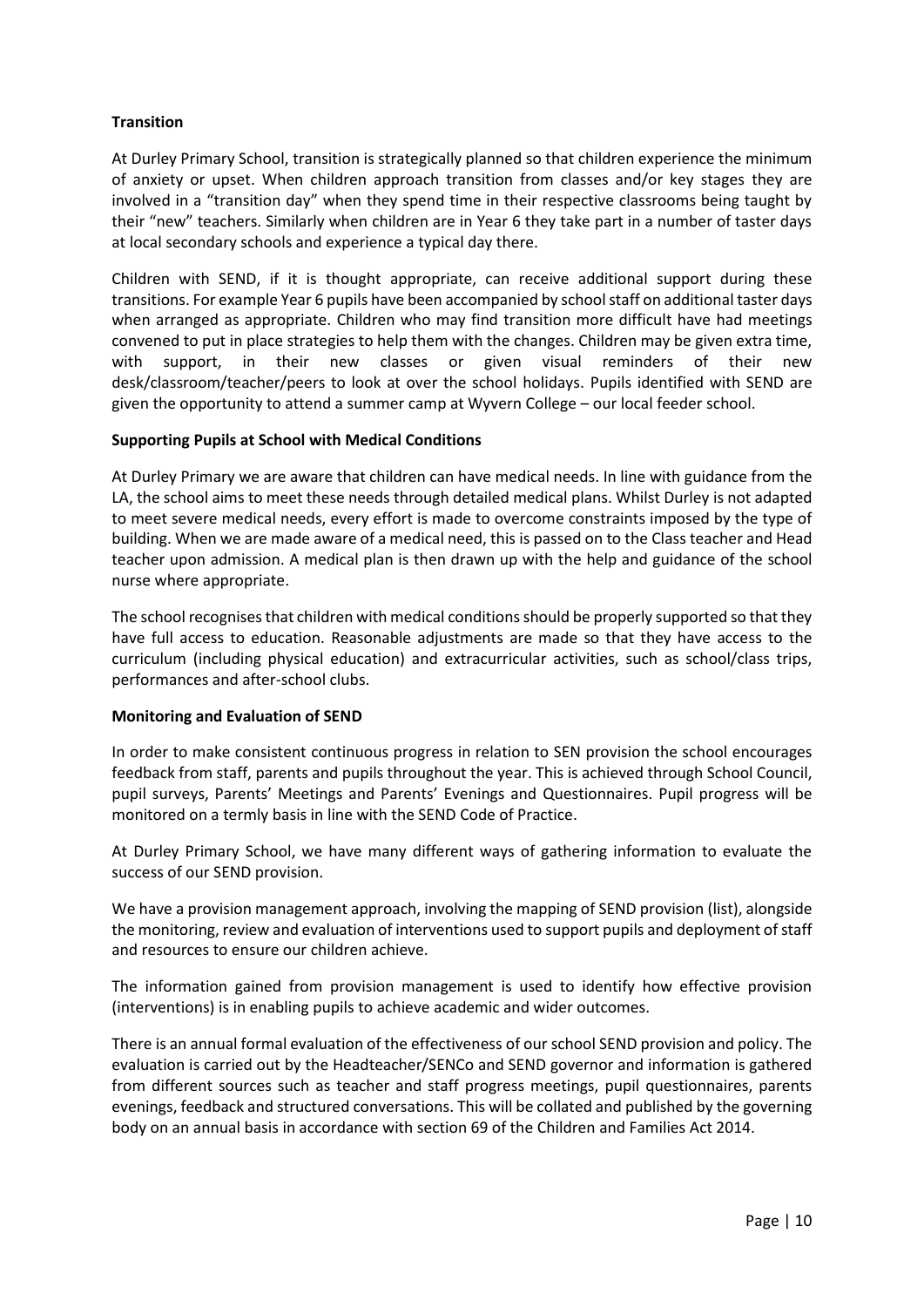### **Training and Resources**

Funds from the Notional SEND Budget and Pupil Premium are used to support SEN by:

- Purchasing resources
- Training teaching staff
- Paying salaries of support staff

We aim to keep all school staff up to date with relevant training and developments in teaching practice in relation to the needs of pupils with SEND.

Our school operates the following training programmes:

- Individual training in response to need.
- Whole staff training and INSET.
- Cluster Networks and Training.
- Accessing training through different agencies.

The SENCo attends relevant SEND courses, SEND meetings and facilitates and signposts relevant SEND focused external training opportunities for all staff. We recognise the need to train all our staff on SEND issues and we have funding available to support this professional development. The SENCo, with the senior leadership team, ensures that training opportunities are matched to school development priorities and those identified through the use of provision management.

Teachers are expected to keep abreast their knowledge and understanding of dyslexia, communication and language difficulties, autism and social, emotional and behavioural difficulties

#### **Roles and Responsibilities**

The Governing Body

It is the statutory duty of the governors to ensure that the school follows its responsibilities to meet the needs of children with SEND following the requirements of the Code of Practice 2014. The Governing Body will, in cooperation with the Head teacher, determine the school's general policy and approach to provision for children with SEND and establish the appropriate staffing and funding arrangements. It will also maintain a general overview of the school's work. The named governor for SEND is Tanya Metcalf . The SEND governor meets with the SENCO at least termly to discuss actions taken by the school.

The SENCo will:

• take a strategic role in developing, monitoring and reviewing the SEND Policy and the School Offer;

• oversee the identification of children needing intervention through SEND Provision, Individual Pupil Plan or EHC plan;

- work with and advise colleagues;
- co-ordinate the teaching provided for children with SEND;
- oversee the records on all children with SEND;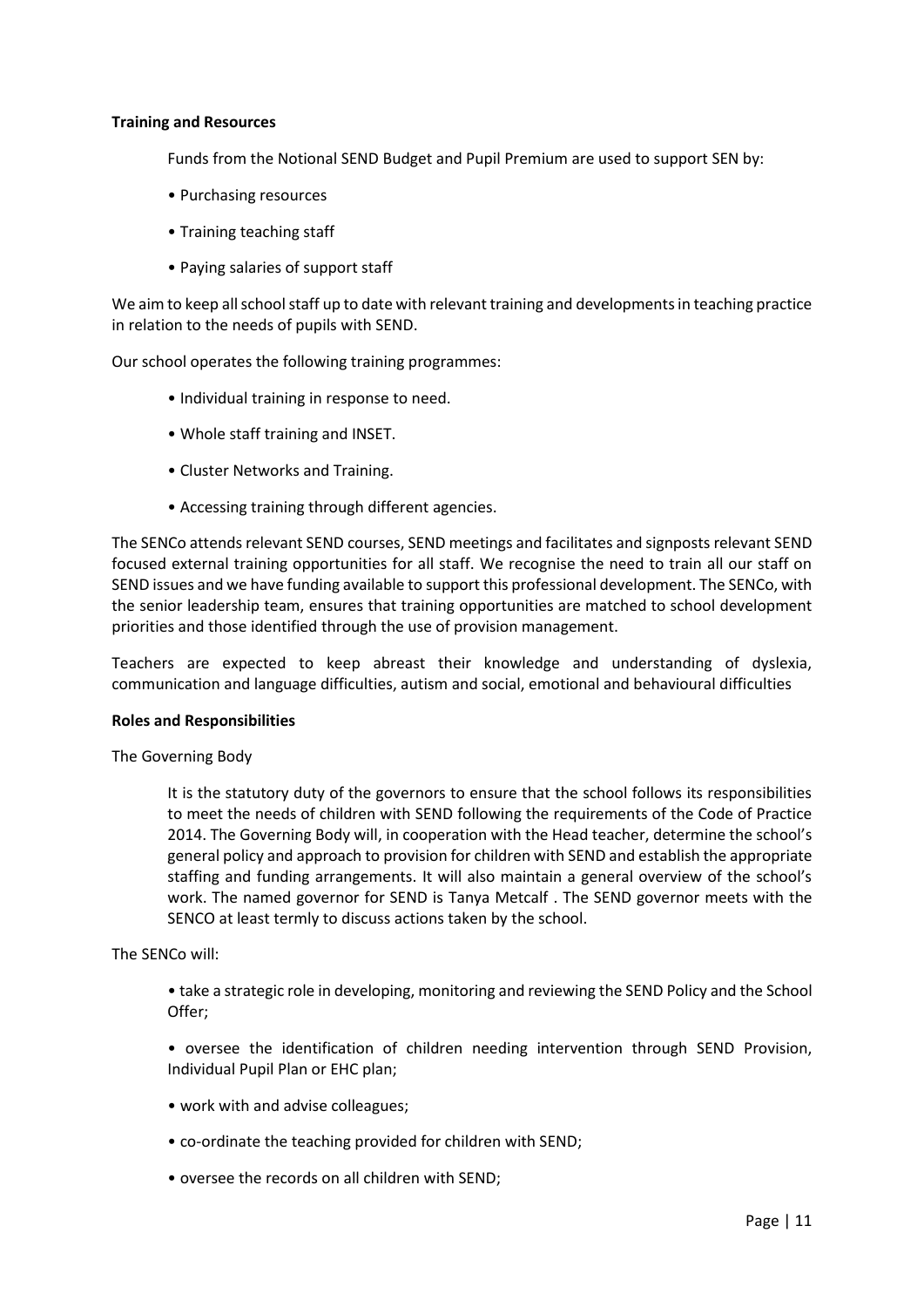• work in partnership with parents of SEND children;

• support the class teacher to work with the child with SEND in the target setting and review process;

- support the in-service training of all staff ;
- work with external agencies;

• liaise with local pre-schools and secondary schools to enable smooth transition for children with SEND

• liaise with the governor responsible for SEND;

• review the quality of provision and work with practitioners to ensure children have access to suitable challenges.

#### **Class Teacher**

Class teachers will be fully aware of the school's procedures for identifying, assessing and making provision for pupils with SEND. The planning for and delivery of the SEND IPP, is the responsibility of the class teacher. Overall responsibility for pupil progress remains with the class teacher. All children are expected to make good progress against their starting point.

#### **Children**

Pupil participation is the goal for all children and they will become progressively more involved in setting and evaluating targets within the SEND process. Children's views will be sought and recorded as part of the review meeting.

## **Parents**

All parents of children with special educational needs are treated as partners. Parents will be consulted about all action taken by the school. SEND IPPs will be shared termly with parents and their views on progress will be recorded at review meetings.

## **Storing and Managing Information**

The following records are kept:

• The Provision Map (Special Educational Needs List) – The SENCo uses this to have an overall picture of the children and their progress.

 Individual Pupil Plans (IPP)– These are written and shared with parents and children and they explain what the targets are and how the targets are to be achieved. Parents have copies of these.

• IPP Reviews – These are completed at the review meetings with parents and the class teacher. They are a record of the impact provision and teaching approaches have had on the learning and progress.

• Education and Health Care Plans – This paperwork is issued after a request for statutory assessment has been successful. These plans must be reviewed annually with the child and parent/carer at the heart of the meeting. Everything that is discussed at the review meetings is summarised and sent to parents. If the review recommends any changes to the plan, SENAR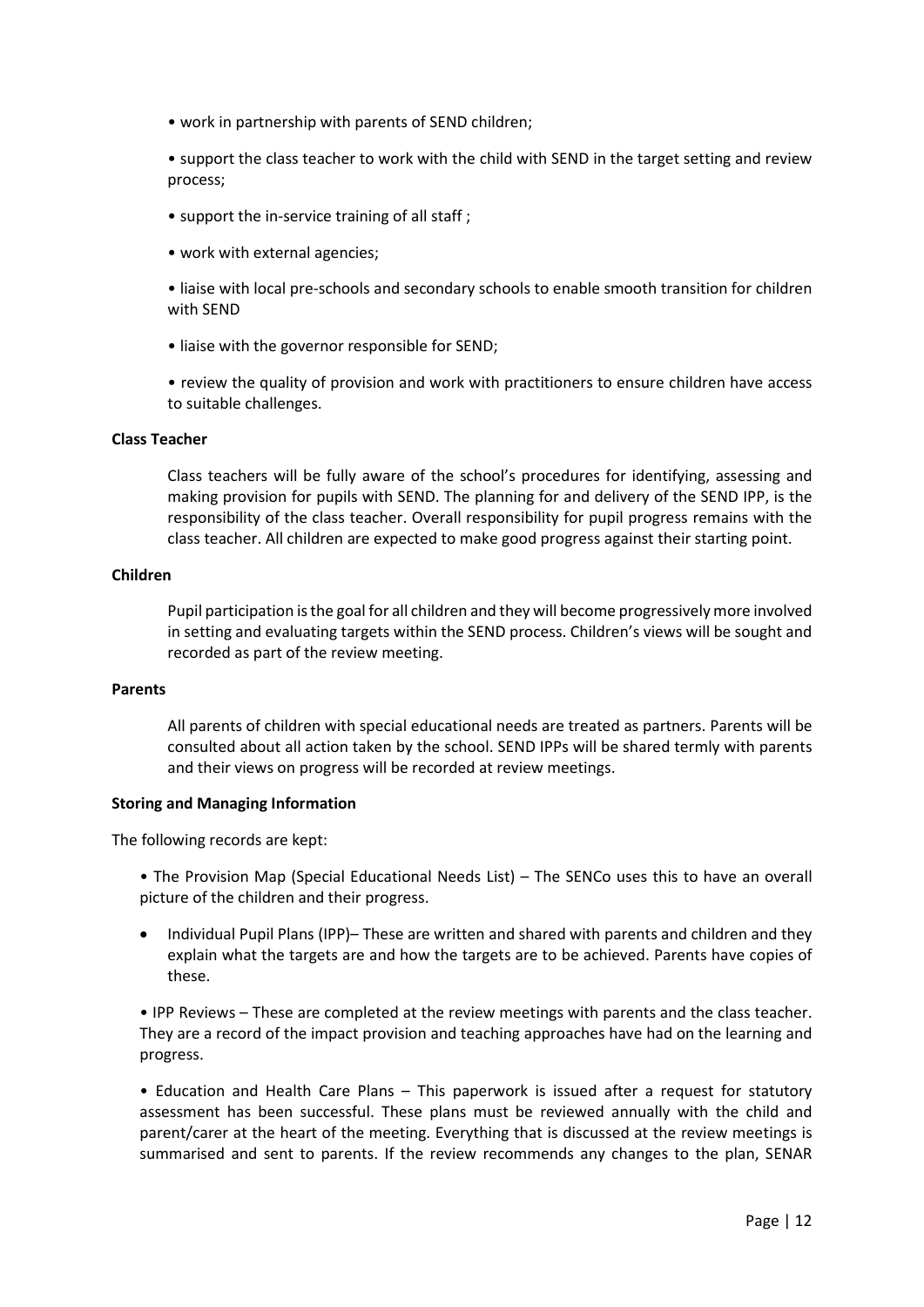(Special Educational Needs Assessment and Review) will issue school and parents with the documents.

• Outside Agency Reports/Notes – these are used to support recommendations for support and may contain recommendations for targets to be used in updating SEND IPP's.

All records containing sensitive information relating to the special educational needs or disabilities of pupils in school will be treated as highly confidential and be securely placed in a locked cabinet when not in use. The same confidential and secure approach applies to information shared with outside agencies by telephone, email or letter. The school's policy on Data Protection is available to view on the school website.

All relevant documents are kept until the pupil leaves the school, eg at transition to secondary school or to a new primary school.

### **Accessibility**

New duties have been placed on schools since September 2002 in relation to pupils with disability. In order to cover new legislation Durley Primary School continues to:

- Not discriminate against disabled pupils.
- Take responsibility for taking reasonable steps to include pupils with a disability.
- Make increased accessibility for disabled pupils in line with the LA's strategic planning.

Staff are aware of the distinction between the definition of a pupil with SEND and a disability. The definition of a disabled pupil under the Disability Discrimination Act is 'a pupil who has a physical or mental impairment which has a substantial and long-term adverse effect on his/her ability to carry out normal day-to-day activities'.

For further details, see Accessibility Plan, available on the school website.

#### **Dealing with complaints**

The school works, wherever possible, in partnership with parents to ensure a collaborative approach to meeting pupils' needs. All complaints are taken seriously and are heard through the school's complaints policy and procedure. If parents have queries or complaints about provision for children with Special Educational Needs, they should discuss their concerns with the class teacher. If they continue to have concerns, they should meet with the Headteacher.

#### **Bullying**

At Durley Primary school we are committed to providing a caring, friendly and safe environment for all of our pupils so that they can learn and progress to their full potential, in a relaxed and secure atmosphere.

Bullying of any kind is unacceptable at our school. If bullying does occur, we would want all pupils to feel confident to seek support from an adult and know that incidents will be dealt with promptly and effectively.

We would expect that anyone who knows that bullying is happening will feel safe and confident to tell an adult.

The Anti-Bullying policy is available on the school website.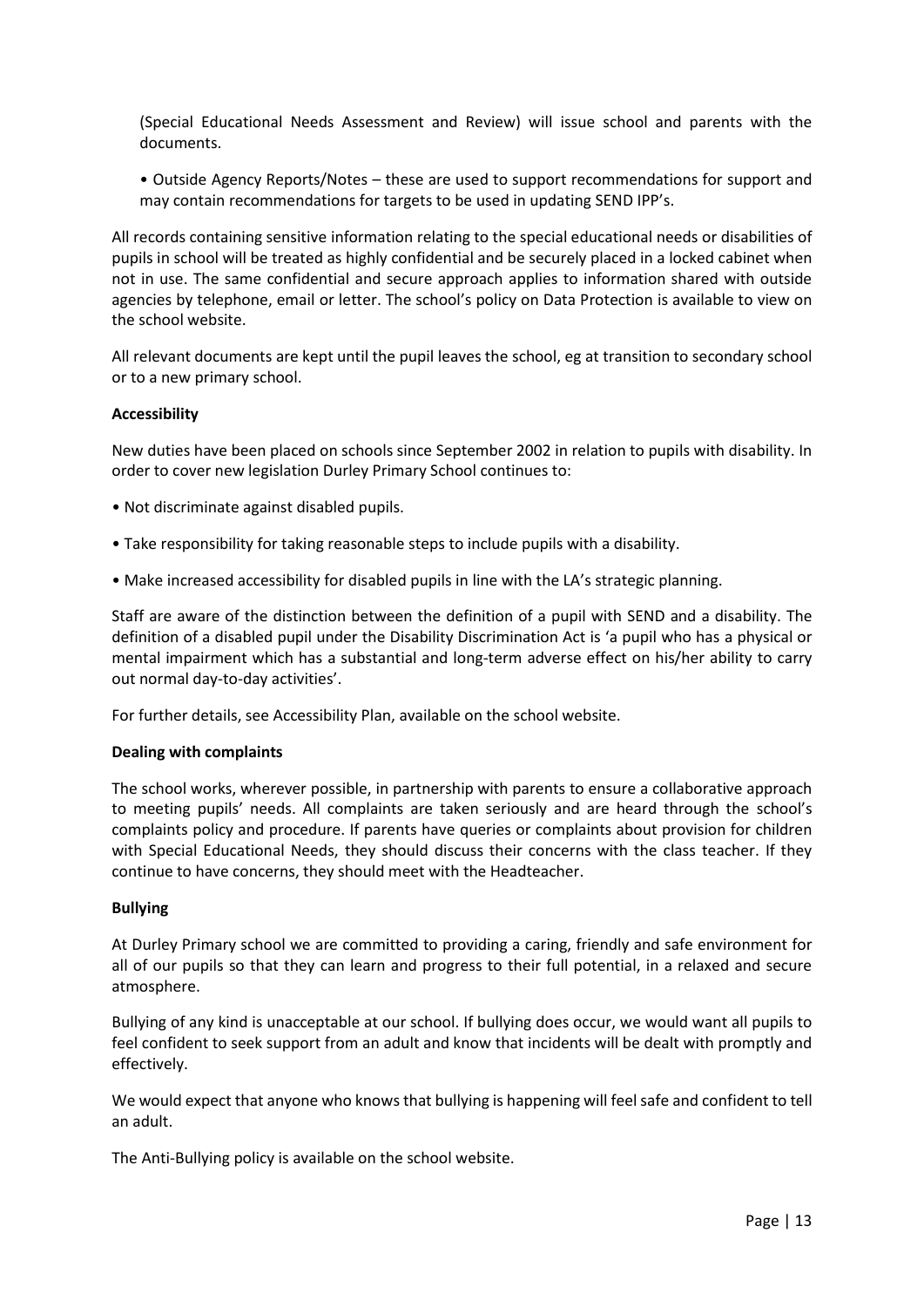## **Appendices**

Appendix A: Classroom Organisation and Planning for Special Needs Web links:

## **Reviewing the Policy**

This document is subject to an annual review as part of the cycle of self-evaluation. Its effectiveness is considered in light of the following performance indicators:

• Levels of differentiation by task and by outcome reflected in weekly planning and evident in lesson observations.

- Measurable progress made by individual pupils using Teacher's Assessments.
- Monitoring reports on classroom observations.
- Collation of pupils and parent's/carer's comments following review meetings.

## **Review Framework**

Reviewed by staff on: \_\_\_\_\_\_\_\_\_\_\_\_\_\_\_\_\_\_\_\_\_\_\_\_\_\_\_\_\_\_\_\_

Reviewed by Governors on: \_\_\_\_\_\_\_\_\_\_\_\_\_\_\_\_\_\_\_\_\_\_\_\_\_\_\_\_\_

*Updated by Kirstie Baines 15.11.2018*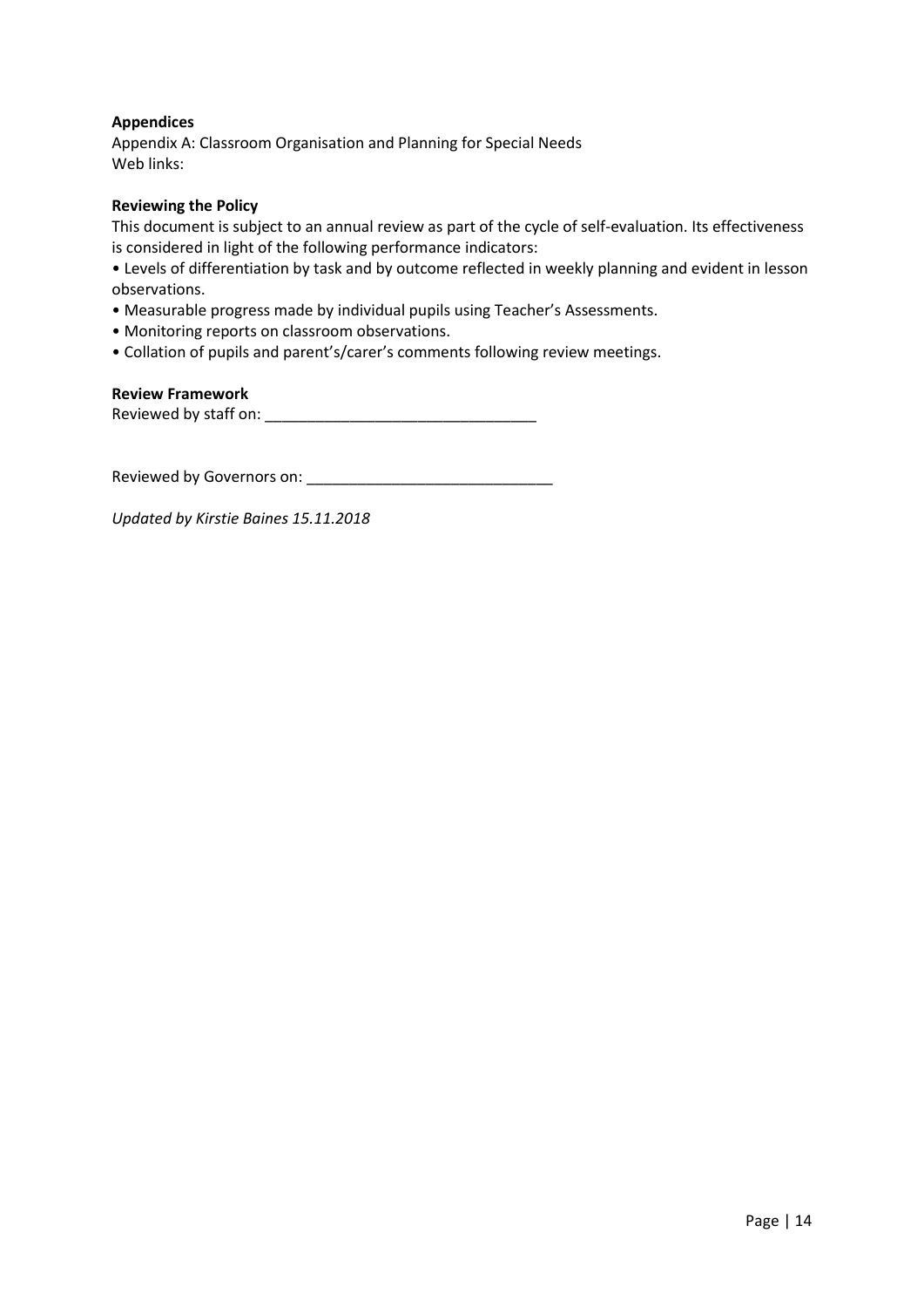## **Appendix A:**

#### **Classroom Organisation and Planning for Special Needs**

This section is concerned with organising classrooms and teaching to prevent and/or overcome learning difficulties or other problems connected with learning.

#### **Factors to Consider**

#### **A. Classroom layout –**

- o Easy access to materials without congestion
- o Defined routes for movement
- o Defined working areas
- o Easy access to teacher
- o Appropriate and clearly labelled furniture and storage
- o Established systems known by children for storage/retrieval of resources
- o Clear view of, and for, the children

### **B. Effective grouping –**

Grouping can be helpful as a way of individualising the curriculum and in managing a variety of levels of learning (differentiation) but it can be counter-productive if pupils feel labelled or left out of activities. Here are some positive reasons for grouping:

- o Simultaneous teaching
- o Practicing a new skill
- o Providing good models
- o Co-operative learning
- o Contributing to a group task
- o Social skill development
- o Shared home language for bilingual development
- o Shared preferred learning style

Flexible grouping is the key to organising for effective learning and the reason for the grouping should relate to the task/target you have chosen. Remember that group work is not always a co-operative endeavour – it may be that children are sitting in a group because they are on the same task but that task may well be an individual one. Be clear about your aims and objectives of group work in your planning.

#### **C. Place and position –**

Some children have problems, which have implications for where they sit in the classroom:

- $\circ$  Handedness don't sit a left-hander to the right of a right-hander they'll jostle!
- $\circ$  Hearing make sure the child can hear instructions clearly and is sitting in a quieter part of the room. Can the child hear with one ear better than the other? Is she/he placed to maximize this fact? Can the child see your face clearly?
- o Vision a child with a vision problem needs to have a clear view of work sheets, the board, visual aid etc. Try to ensure that lighting is adequate and that glare and reflections are minimal.
- o Distraction some children are more easily distracted than others. Sometimes isolation can help but make sure this is for particular tasks and the reason for the temporary isolation is made clear to the child. Try sitting the child with a calm, settled group as a help.

#### **D. Materials**

Make sure these are:

- o Suitable to age/ability/needs
- o Real, relevant and realistic
- o Stimulating and motivating
- o Give early chance of success
- o Clearly written/easily understood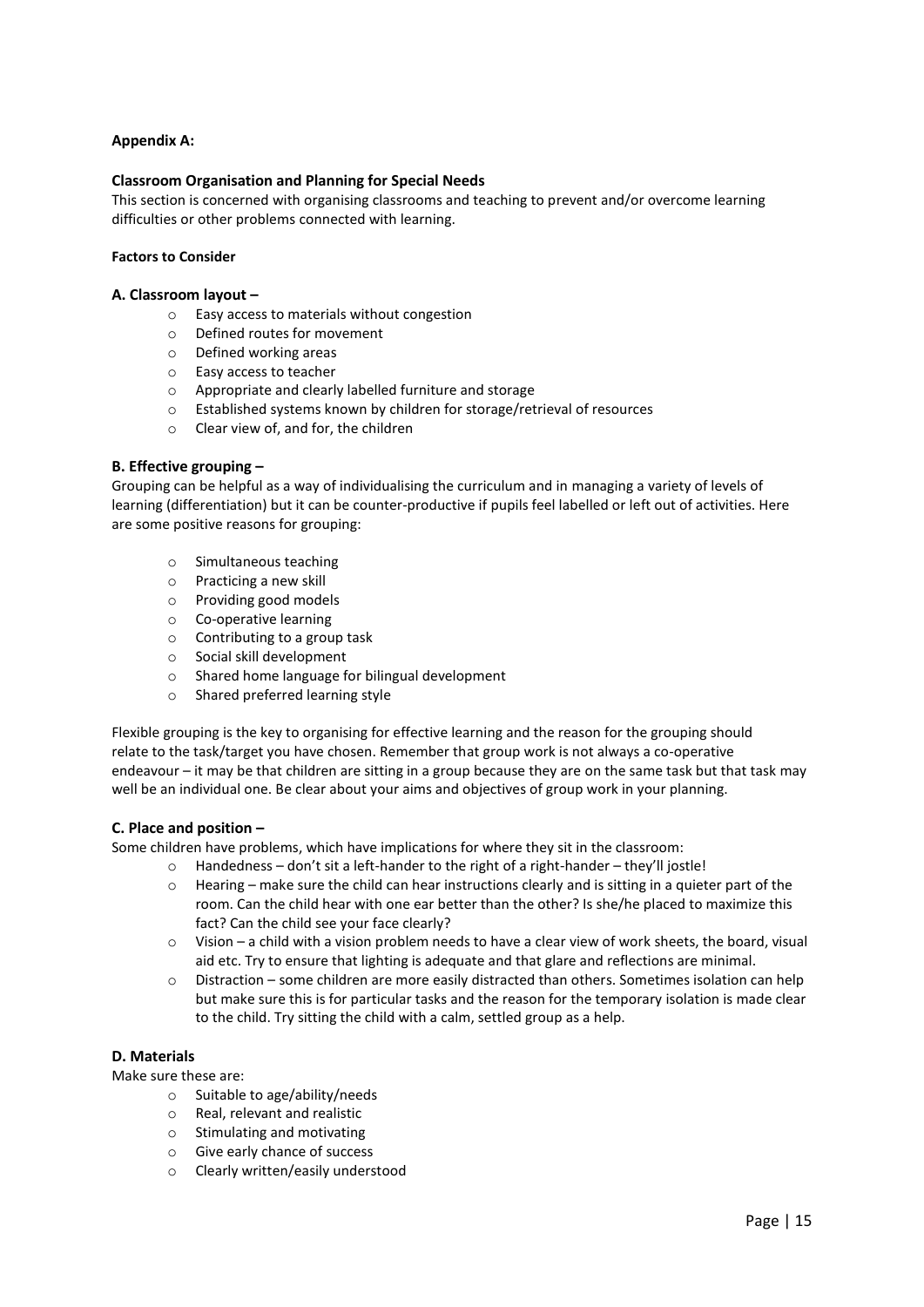- o Suitable length
- o Offering varied approaches games, puzzles etc
- o Easily accessible
- o Well organised and ordered
- o Cross-curricular when possible
- o Informative of daily routines, eg visual timetables

#### **E. Teaching Methods**

- $\circ$  Plan the structure of the day in order to give individual and group help as appropriate.
- o Match child and task very carefully.
- o Have additional extension material available for fast workers.
- o Build success into task to give confidence and reduce any risk of failure.
- o Introduce new skills in small stages.
- o Proceed in steps from the 'known'.
- o Use practical demonstration where possible.
- o Ensure generalisation of skill to other tasks where appropriate.
- o Make sure attention has been gained before trying to teach a new skill.
- o Keep careful records to ensure continuity and progression.
- o Set realistic time targets for completing work.
- o Praise and reward often make rewards relevant to the child.
- o Provide feedback immediately and in a positive way.
- o Evaluate and review the work set and the achievement made.
- o Accommodate different learning styles.

## **F. Ethos**

The learning environment should be:

- o Encouraging and friendly.<br>
o Purposeful and positive.
- Purposeful and positive.
- o Fair and consistent.
- o Self-motivating and confidence boosting.
- o Relaxed and non-stressful.
- o Secure and stable.

#### **Make sure that:**

- o Rules and routines are clearly explained and displayed.
- $\circ$  There is consistent use of praise and rewards to reinforce good behaviour focus on the positive.
- o The teacher labels behaviour not the child.
- o Wherever possible, problems are anticipated and dealt with discreetly.
- o Children's work is seen to be valued.
- o Children's feelings are respected.
- o Children are encouraged to be self-reliant.
- $\circ$  The teacher sets a good role model a positive approach.
- o There is time to listen to children.
- o The success of children is shared.
- o There is open and positive communication amongst staff.
- o Parents are involved appropriately.
- $\circ$  Children are encouraged to be enthusiastic in their learning, building confidence in a supportive
- o atmosphere.

#### **G. Additional help and support**

- o What help is available and how can it be used?
- o Support in planning and evaluating lesson content.
- o Support in planning a learning programme.
- o Support in delivering a planned programme.
- o Support by withdrawal for specific teaching input.
- o Support in assessing and identifying need.
- o Support from colleagues working collaboratively.